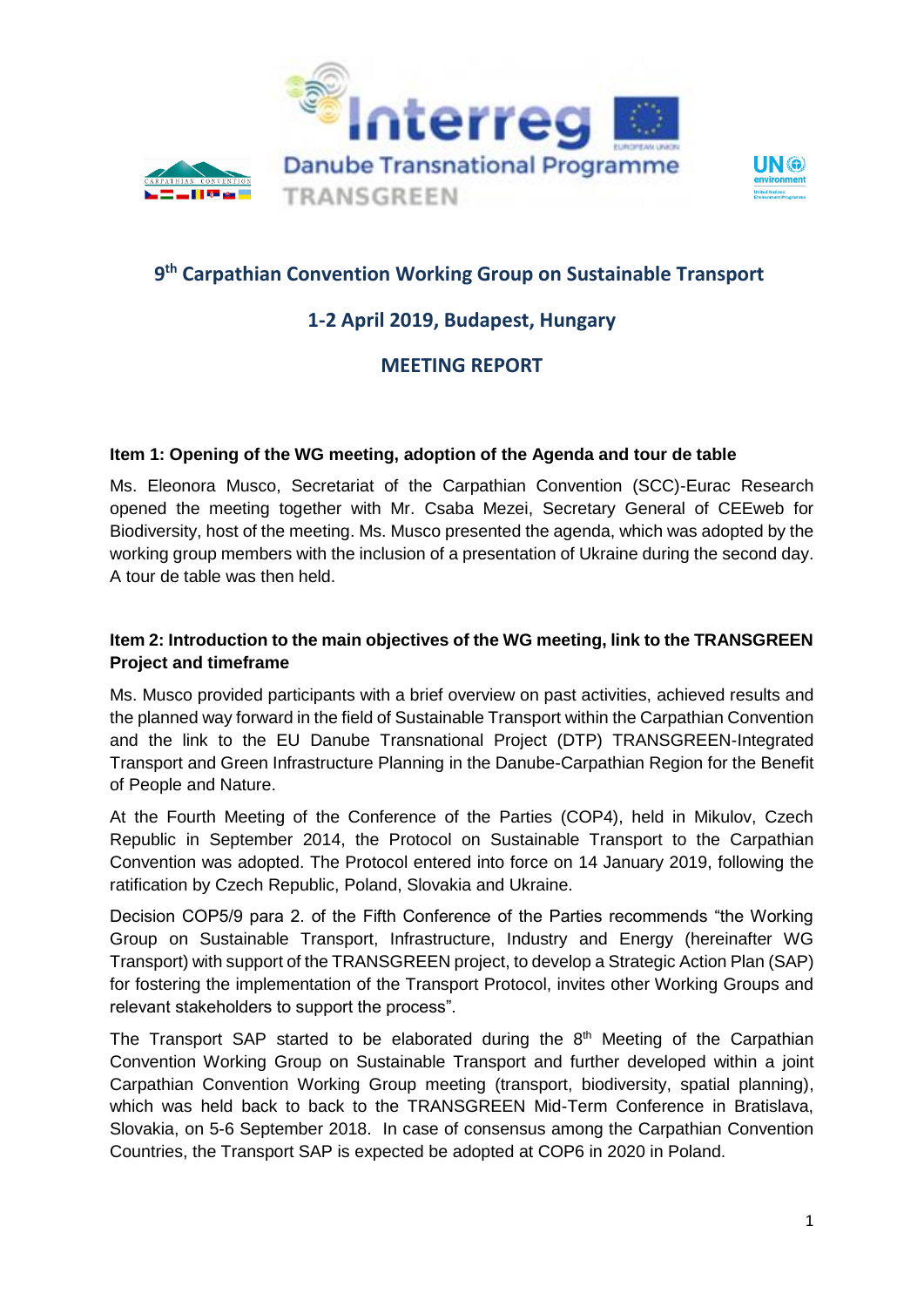



 $\overline{a}$ Ms. Hildegard Meyer, WWF Danube Carpathian Programme (DCP), lead partner of the TRANSGREEN Project, gave an overview of the Project, presenting its outline, policy context, highlights so far, pilot areas, links to the Carpathian Convention activities, and next steps. Furthermore, she better explained the link between the project activities and outputs (like the State-of-the-art Report, In-depth analyses and catalogue of measures of specific pilot areas, and Guidelines on Integrated Transport Developments) and the development of the Carpathian Convention Sustainable Transport Action Plan. Finally, Ms. Hildegard Meyer informed participants about TRANSGREEN Final Conference, to be held in Bucharest, Romania on 25<sup>th</sup> June 2019, under the EU and EUSDR Romania Presidency. She gave a short overview of the agenda, the status of invitations and confirmations by contributors. The link to the registration is: [http://transgreen-register.com/.](http://transgreen-register.com/) Carpathian Convention experts were invited to contribute to the panel discussions and workshops.

#### **Item 3: Presentation of the draft Guidelines on Integrated Transport Development of the TRANSGREEN project and discussion**

Mr. Václav Hlaváč, Nature Conservation Agency of the Czech Republic, presented the final version of the Guidelines on Integrated Transport Development, developed within the TRANSGEEN Project. Transport infrastructure and traffic itself are among the most important threats to wildlife. To prevent and to diminish these threats and pressures on nature, the guidelines are an easy understandable and generally accepted basis for discussion for biologists, architects, planners, officials and decision makers. Carpathian Convention experts had the chance to comment the guidelines and get their comments integrated. So far, TRANSGREEN partners are working on the document proofreading, layout and translations in Carpathian languages.

#### **Item 4: Brainstorming on the Transport Strategic Action Plan (SAP): Presentation of countries comments**

As highlighted at the WG opening, one of the main objectives of the meeting was the discussion about the possible development of a Transport SAP, implementing the Sustainable Transport Protocol to the Carpathian Convention.

Mr. Filippo Favilli and Mr. Federico Cavallaro, Eurac Research, chaired the sessions focused on the Transport SAP brainstorming.

The first part of the brainstorming sessions was focused on the presentation of the Status of the Transport SAP development and comments received by the Carpathian Countries experts to the second draft.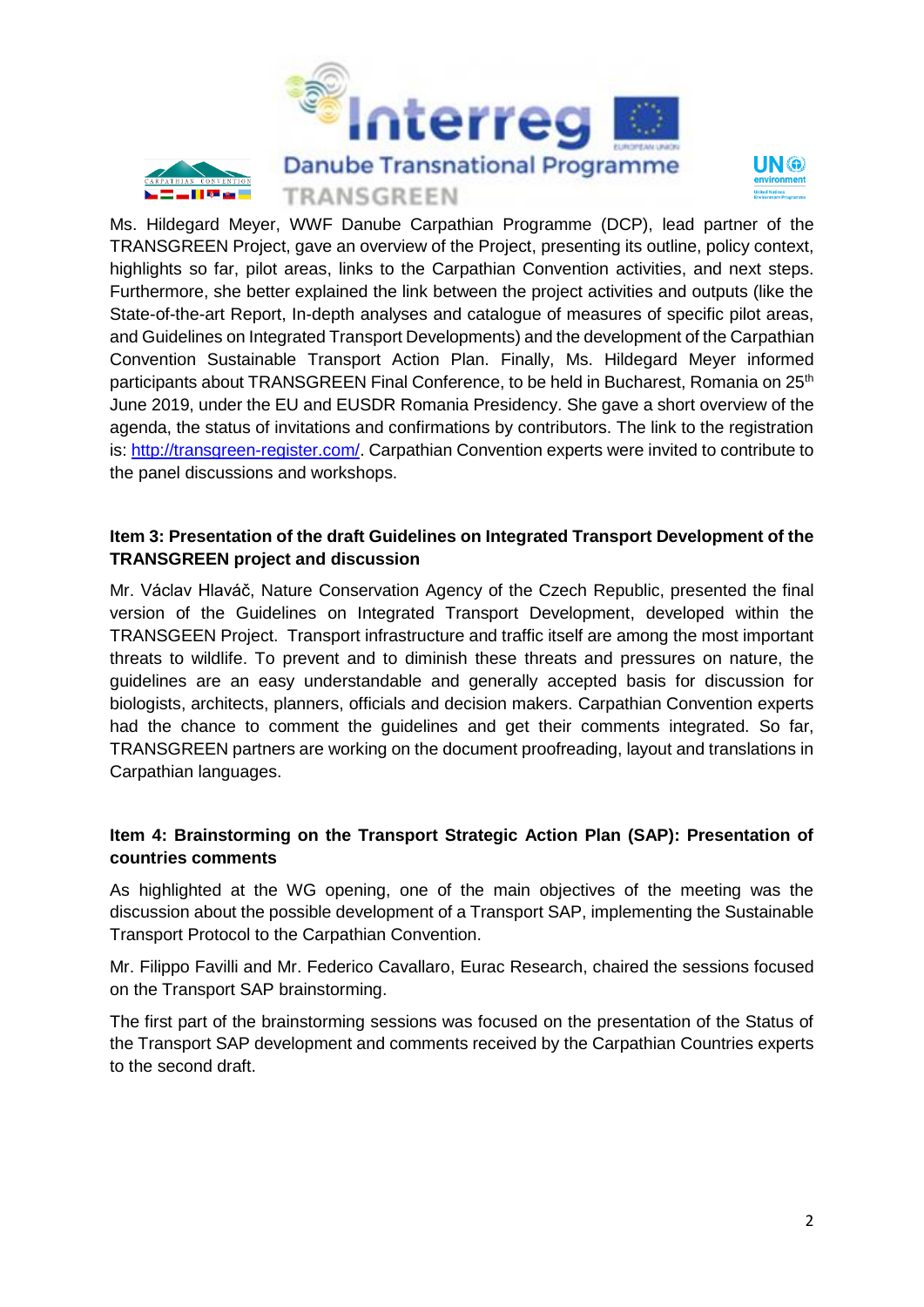



As agreed at the 8<sup>th</sup> meeting of the Transport Working Group, at the TRANSGREEN Mid-term Conference and at the 9<sup>th</sup> Meeting of the Carpathian Convention Implementation Committee, the Transport SAP is planned to mirror the achievements of the TRANSGREEN project, which are relevant for political decision-making. Based on this assumption, the Action Plan was developed to delineate the roadmap to integrate transport issues into other topics such as spatial planning and wildlife conservation, highlighting the main issues of international cooperation for moving from national views to a Carpathians-wide one, using the experience of regional authorities and local stakeholders. The Action Plan is also connecting the Protocol's articles with the TRANSGREEN results and it highlights the potential contributions of the project activities to the definition of the concrete actions on the ground.

During the discussion phase, Mr. Favilli and Mr. Cavallaro presented all the comments received to the 2<sup>nd</sup> Draft and replied to each of them, to explain the work done towards the development of the third draft.

During the session, countries raised some main issues on the content, procedure and responsibilities. It was clarified that, the Transport SAP is planned to be developed within the Carpathian Convention Working Group on Transport but, if necessary and requested by its cross-sectoral aspects, joint meetings of the Biodiversity, Transport and Spatial Planning WGs will be organized. The Lead Partner of the EU Project ConnectGREEN, WWF Romania, mentioned that the project might support the organization of a joint meeting of the different Working Groups in Autumn 2019. Once there is a final agreed draft of the Transport SAP, it's responsibility of the Carpathian Convention National Focal points to share it with involved and responsible Ministries to get the green light for its final adoption at the Conference of the Parties. Indeed, the key role for the implementation of the Convention between the COP meetings is played by the Carpathian Convention Implementation Committee (CCIC)<sup>1</sup>- a subsidiary body established by COP1, pursuant to COP Rule 21 in correspondence with Article 14 paragraph 2-point e and Article 16 of the Convention. The CCIC consists of National Focal Points to the Convention.

Contrary to the Convention and its thematic protocols, such strategic action plans (SAPs) or strategies are not legal acts binding the Parties, therefore do not require the signature and ratification - such documents are adopted by a decision of the Conference of the Parties. Implementation of international strategic action plans or strategies depends mainly on the current priorities of the Parties to the Protocol, and the availability of financial resources for carrying out activities determined in these documents. Upon the expiry of the validity period, based on implementation progress evaluation and current common priorities of the Parties, a subsequent SAP or strategy can be adopted for the next planning period.

An international strategic action plan, common to all Parties, cannot, for obvious reasons, consider the realities and priorities of, or progress made by any individual country but can be

**.** 

 $1$  The CCIC meets at least once a year, and its task include preparation of the decisions of the Conference of the Parties, monitoring the progress and recommending activities towards the implementation of the Convention and its Protocols, recommending the adoption of additional protocols and strategies, as well as the preparation of the next COP meetings.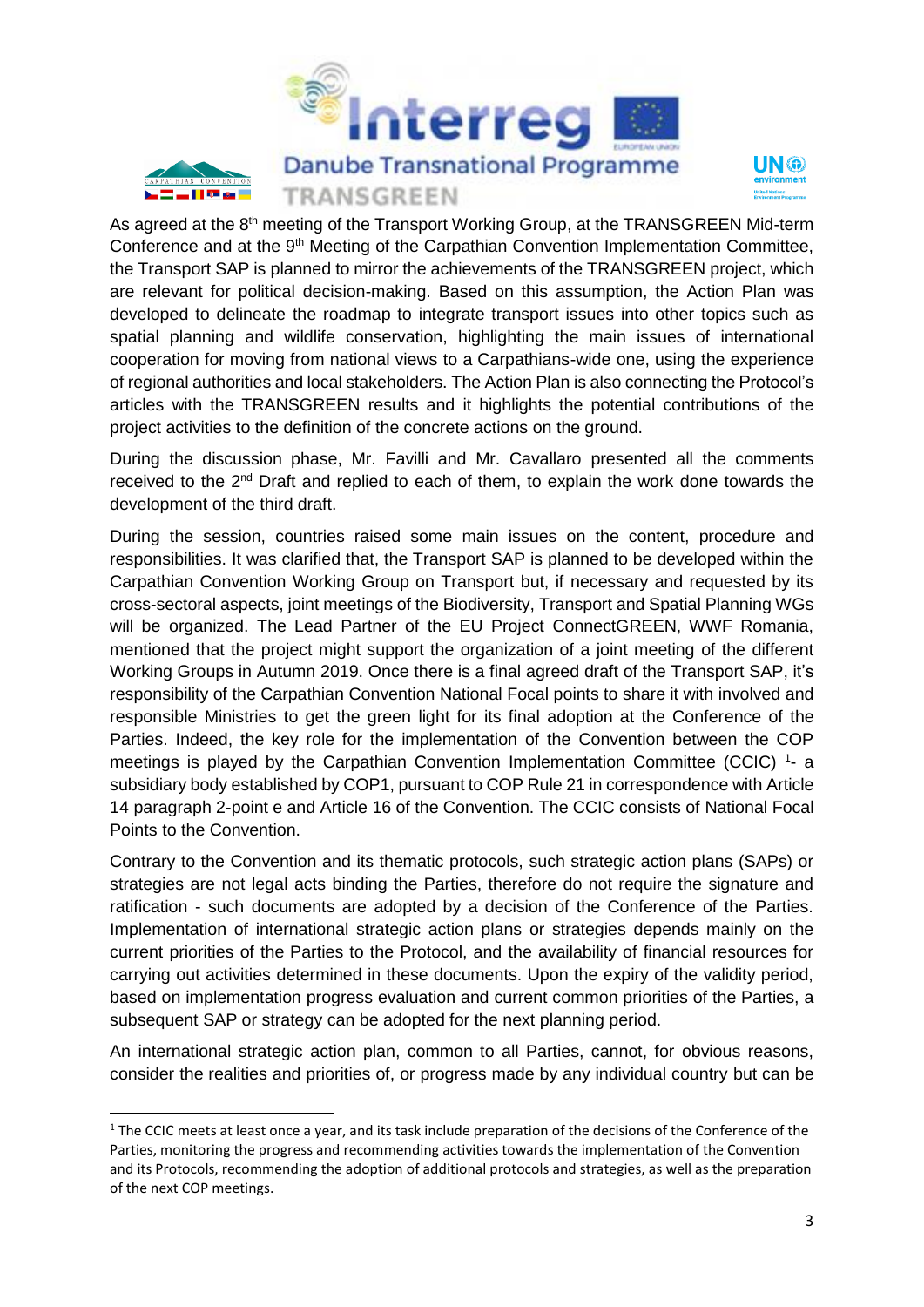



a useful guidance instrument to develop National Action Plan. Therefore, each country in its own interest, and for its internal planning needs, should elaborate its own National Action Plan (NAP) for the implementation of the Protocol. National action plans should be approved by the competent authority of the central government.

It was agreed that a short-term Transport SAP with few, but concrete and feasible actions is better than having a longer and too ambitious Transport SAP.

Countries requested to clearly add information about the process of adoption and explain the link of the Transport SAP to the Carpathian projects in the document preamble/introduction, in order to have clear indication once reporting back to the Ministries. Furthermore, countries suggested to modify the title of the Transport SAP to better clarify its purpose (see 4<sup>th</sup> Draft of the Transport SAP).

#### **Item 5: Brainstorming on the Transport SAP: presentation of the third draft and country feedbacks**

Mr. Favilli and Mr. Cavallaro opened the session, aimed at presenting the third draft of the Transport SAP, developed according to comments and inputs of the Countries.

Before this, Ukraine made a statement confirming the relevance and coherence of the Transport SAP focus with the transport policies of the country. It was then highlighted the high strategic importance of developing a grounded financial/ resources component within the SAP, which will be developed as soon as the objectives are finalised. Finally, for Ukraine, the Transport SAP is considered another strategic document towards the integration process.

Based on the countries request, Ms. Hildegard Meyer, WWF Danube Carpathian Programme (DCP), made a presentation on the EU DTP ConnectGREEN project-Restoring and managing ecological corridors in mountains as the green infrastructure in the Danube basin, and its planned outputs:

-methodology for identification of ecological corridors;

-state of the Art report on the exiting planning systems and their application for ecological corridor identification and management;

-GAP analysis report on the identification of the needs for improving the planning processes and tools;

-set of recommendations developed together with spatial planners to avoid/minimise fragmentation of ecological corridors and Natura 200 sites;

-ecological connectivity related database under the CCIBIS;

-maps with the distribution of target species, core areas, ecological corridors and critical barrier sites in each pilot areas;

-strategy on the identification, preservation and management of eco-corridors, to be developed within the Carpathian Convention Biodiversity WG.

The Secretariat clarified that the Carpathian Countries supported the development of ConnectGREEN project from the very beginning, through discussions within relevant Working Group meetings, adopted COP Decisions and participation as Associated Strategic Partners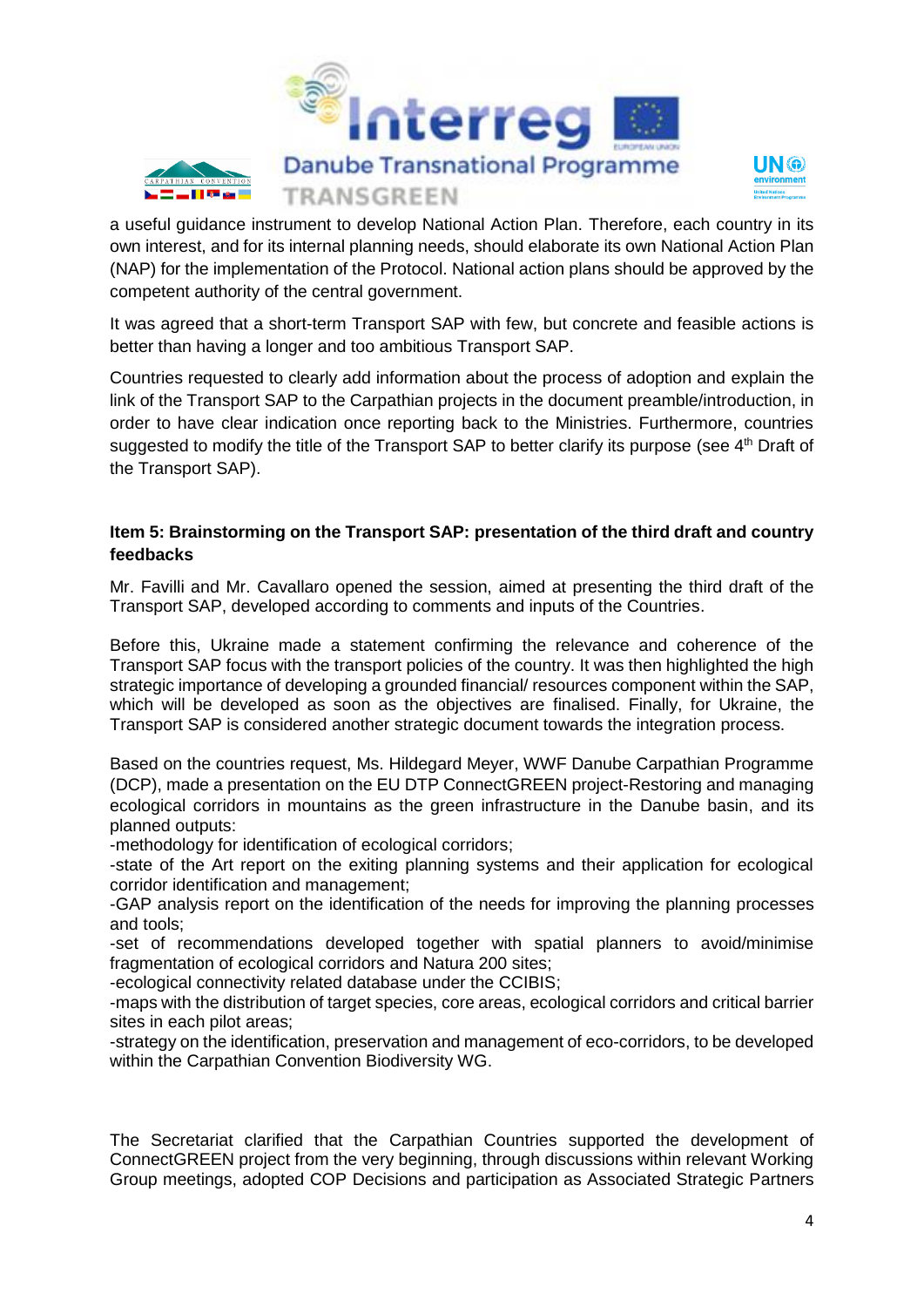



within the project. The Secretariat will be involved in the project through a subcontract made by the lead partner, to carry out project related policy activities.

After the presentation of the ConnectGREEN project, Mr. Favilli and Mr. Cavallaro presented the third draft of the Transport SAP, developed according to comments and inputs of the Countries, in order to collect further feedbacks.

Some main points were raised by national experts:

-Once developing the Transport SAP component on "financing/resources and responsibilities" it would be important to refer to national institutions and agencies competent for nature conservation and transportation, which would be then responsible for developing activities;

- Some actions will be achieved until the adoption of the Transport SAP so it is suggested to delete them;

- Common definitions are important for a mutual understanding. It is suggested to share a document of definitions, which are based on EU definitions, Carpathian Convention Sustainable Transport Protocol's definitions or on the ones developed under the EU DTP TRANSGREEN and ConnectGREEN projects (to be adopted by COP6)

-It is suggested to refer to the Biodiversity Action Plan of the Carpathian Convention since some actions of the Transport SAP might be cited already there;

-Another joint meeting of the Transport, Biodiversity and Spatial Planning WGs is welcomed, in order to finalise the Transport SAP and agree on next steps. The cross-sectoral aspects of the Transport SAP are requesting a cooperation among several Ministries sharing responsibilities, which requires new approaches/ mechanisms at national level.

#### **Item 6: Brainstorming on the Transport SAP: discussion for finalizing the SAP "actions"**

Moderated by Mr. Favilli and Mr. Cavallaro, countries went through the Transport SAP Actions and worked on their modifications, according to the discussions held in the previous sessions.

#### **Item7: Brainstorming on the Transport SAP: discussion on "expected results", "responsibilities", "resources", "monitoring"**

Due to the time required for the discussion on Transport SAP's objectives and the specific actions, it was not possible to work on their related "expected results", "responsibilities", "resources", "monitoring". This will be done through online email consultation and, if needed, at the next Carpathian Convention Transport Working Group.

**Item 8 and 9: Summary and Next steps**